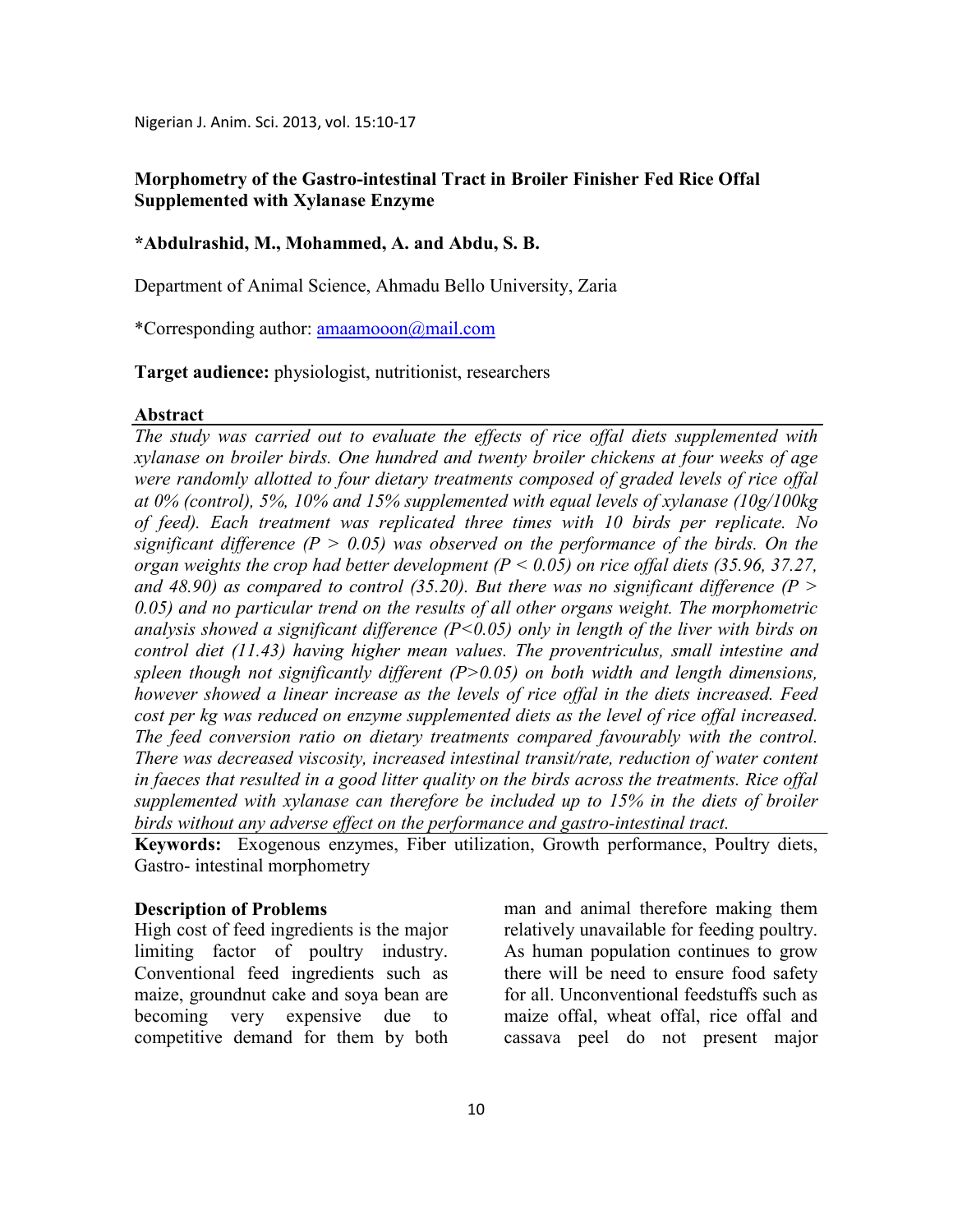competition with human food resources and thus makes them an attractive alternative. These feedstuffs are already available in abundance and there is an increasing interest for their use in livestock feeds. Rice offal is an agro industrial by product considred as one of the most promising because of its availability in large quantities in all rice growing areas (1) which makes it a potentially good feed ingredient that can be exploited in order to reduce cost of poultry production. However utilization of rice offal may be limited due to the presence of some anti-nutrients and also their fibrous nature with low digestibility (2). These disadvantages can be averted by the use of exogenous feed enzymes because of their ability to improve digestibility of fibrous feed ingredient and also breakdown anti-nutritional factors that are present in those unconventional feed ingredient. Fibrous feeds contain non starch polysaccharides that cause adverse reaction in the gastrointestinal tract. Arabinoxylans in grains increase viscosity content of the intestine, reduce nutrient utilization and reduce growth performance (3). Enzyme (exogenous) supplementation reduces intestinal digesta viscosity and improves nutrient utilization and growth performance (4). The enzyme nutrasexyla or xylanase is a bacterial enzyme (synthetic) that has great potentials towards improving growth and feed conversion ratio in the performance of broiler chicken and it has unique characteristics as a sole enzyme supplement (5). Practical experience have

shown its important effects on improving digestibility of grains.

Gastro intestinal histology has also been shown to be affected by barley and wheat based diets with reduction in villa height, increased diameter and damage villi (3).It was discovered that the gut capacity tend to enlarge to enable the birds to detoxify the anti-nutritional factors and also cope with high fibrous volume of the feeds  $(6)$ , but enzyme supplementation of these diets counteracted some of these effects with supplemented birds having a gut morphology more similar to birds receiving corn/soya diet. Scientific findings established that damage to the gastro intestinal tract may make the organs more susceptible to pathogenic bacterial invasion. Thus it is imperative to evaluate the negative consequences or otherwise of feeding enzyme supplemented rice offal on the gastrointestinal tract of broiler finishers. The objective of this study therefore was to investigate the effects of supplemented enzyme (xylanase) on the performance, organ weights and morphometric analysis of broiler birds fed graded levels of rice offal diets.

## **Materials and Methods**

One hundred and twenty anak 2000 broiler chickens were procured and brooded for four weeks period within which routine management practices were observed. At four weeks of age the birds with initial live weight of 530g were randomly allotted in groups of 30 to four(4) experimental diets comprising graded levels of rice offal at 0%(control),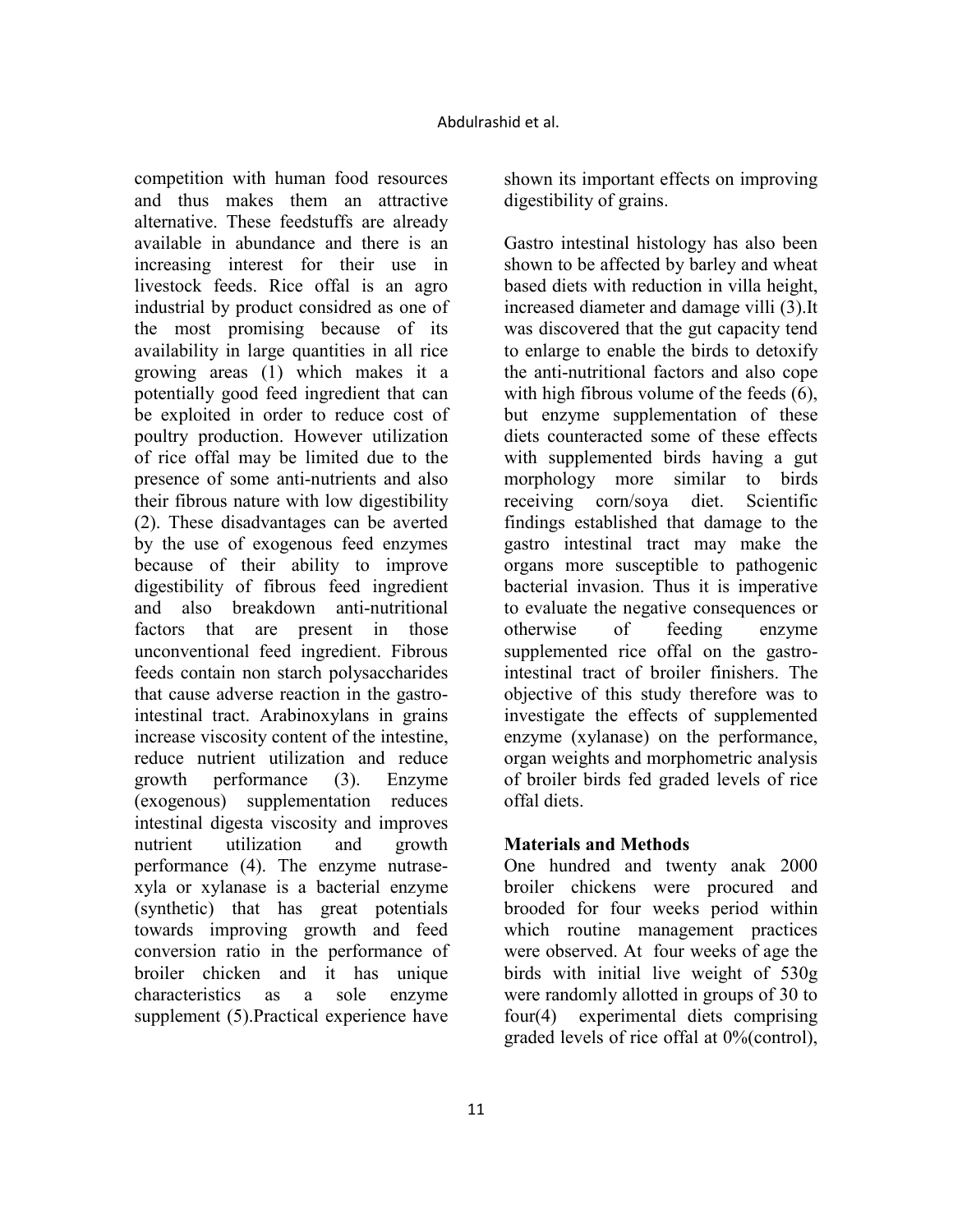5, 10 and 15% supplemented with equal levels of the enzyme xylanase(10g/100kg of feed) as presented in Table 1. Each treatment was replicated three times with 10 birds per replicate. The proximate analysis of the diets and the test ingredient (Table 2) were done according to AOAC (7). A conventional poultry house with deep litter floor pens was used, and the treatments were arranged in a completely randomized design (CRD). Feed and water were provided ad libitum. Feeding trial lasted for five weeks. At the

end of the experiment three birds were selected from each treatment based on average weight for morphometric analysis .The organs weight and morphometric dimensions were recorded using weighing balance and metric ruler/tape respectively. Mortality was recorded as it occurred. The data were subjected to analysis of variance using the General Linear Model Procedure of SAS (8).The difference in means was separated using Duncan's Multiple Range Tests(9).

Table 1: **Percentage Composition Of Experimental Diets(Broiler Finisher)**

|                       | Dietary levels of rice offals |         |         |         |  |  |  |
|-----------------------|-------------------------------|---------|---------|---------|--|--|--|
| Ingredients           | 0.00                          | 5.0     | 10.0    | 15.0    |  |  |  |
| Maize                 | 65.43                         | 59.88   | 34.58   | 49.27   |  |  |  |
| Soya bean meal        | 20.40                         | 20.92   | 21.22   | 21.53   |  |  |  |
| Rice offal            | 0.00                          | 5.00    | 10.00   | 15.00   |  |  |  |
| Wheat bran            | 6.00                          | 6.00    | 6.00    | 6.00    |  |  |  |
| Fish meal             | 3.25                          | 3.25    | 3.25    | 3.25    |  |  |  |
| Palm oil              | 1.50                          | 1.50    | 1.50    | 1.50    |  |  |  |
| Vitamin-mineral*      | 0.30                          | 0.30    | 0.30    | 0.30    |  |  |  |
| premix                | 0.50                          | 0.50    | 0.50    | 0.50    |  |  |  |
| Salt                  | 2.45                          | 2.45    | 2.45    | 2.45    |  |  |  |
| Bone meal             | 0.20                          | 0.20    | 0.20    | 0.20    |  |  |  |
| Enzyme                | 0.00                          | 0.01    | 0.01    | 0.01    |  |  |  |
| Total                 | 100                           | 100     | 100     | 100     |  |  |  |
| Calculated Analysis   | 3024.03                       | 2929.60 | 2837.45 | 2745.18 |  |  |  |
| ME Kcal/kg            | 19.00                         | 19.00   | 19.00   | 19.00   |  |  |  |
| Crude protein $(\% )$ | 3.74                          | 3.68    | 3.99    | 3.87    |  |  |  |
| Crude fiber $(\% )$   | 1.25                          | 1.26    | 1.27    | 1.28    |  |  |  |
| Calcium $(\%)$        | 0.66                          | 0.68    | 0.71    | 0.73    |  |  |  |
| Phosphorus $(\% )$    | 0.55                          | 0.54    | 0.83    | 0.53    |  |  |  |
| Methionine (%)        | 1.00                          | 1.00    | 1.00    | 1.00    |  |  |  |
| Lysine $(\% )$        |                               |         |         |         |  |  |  |

\*Vitamin A, 1000 IU; Vitamin D, 3000 IU; Vitamin E, 8.0 IU; Vitamin K, 2.0mg; Vitamin B1, 2.0mg; Vitamin B6, 1.2mg; Vitamin B12, 0.12mg; niacin, 1.0mg; Pantothenic acid, 7.0mg; Mg, 1000mg; Cu, 8.0mg; Co, 0.45mg and Se, 0.1mg per kg of diet.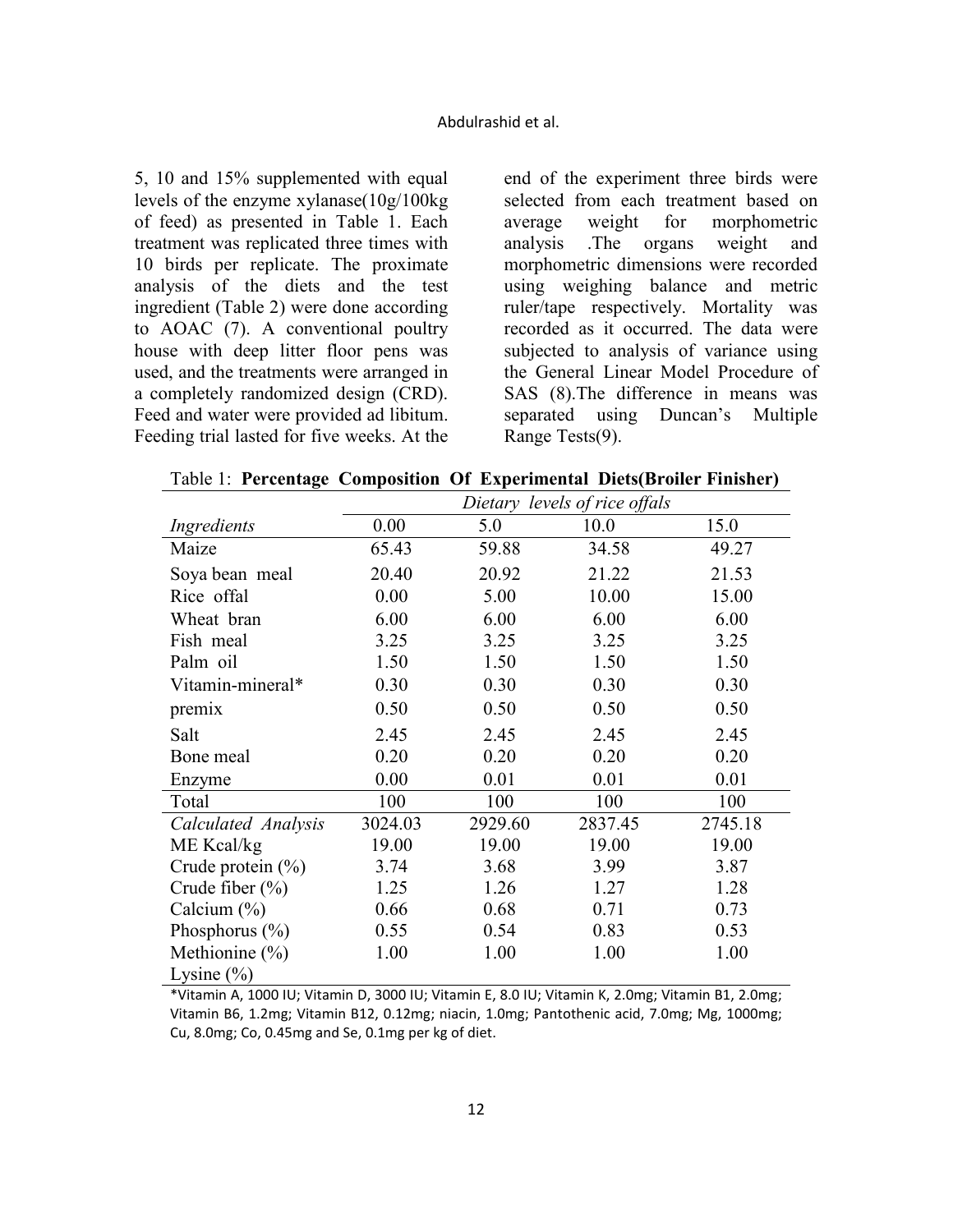| Rice offal                                |
|-------------------------------------------|
|                                           |
|                                           |
|                                           |
|                                           |
|                                           |
|                                           |
|                                           |
| 95.81<br>14.69<br>34.67<br>27.92<br>29.33 |

**Table 2: Proximate Analysis of Finisher Ration** 

NFE= Nitrogen free extract

### **Results and Discussion**

Results of performance, organs weight and morphometric analysis are shown in Table 3, 4 and 5, respectively. There was no significant difference on the performance of the broiler chickens. This was supported by the report of (10) who observed that feeding lower energy and protein diets supplemented with enzymes provided broiler chickens a similar performance to those fed diets with normal nutrients levels without affecting their performance. Thus, the values recorded in this study on feed conversion ratio across the dietary treatments compared favorably with the control. The results on organ weights indicated higher values on crop and gizzard  $(P< 0.05)$  on rice offal diets as compared to control;

this could be related to the effective utilization of enzyme and also nature of feed digested. This is in line with (11) who indicated that xylanase acts in providing higher values of metabolisable energy, resulting in greater weight and improvement in feed to gain ratio. Though in contrast, some related reports indicated that enzyme supplemented birds had lower gut and pancrease weight which may also be attributable to strain effects. The non-significant difference (P>0.05) in weight of intestine shows that enzyme supplementation is a safe method of reducing fiber content of rice offal. Since exogenous enzyme action was found to be most effective in the pH medium (7.0) of the small intestine (12).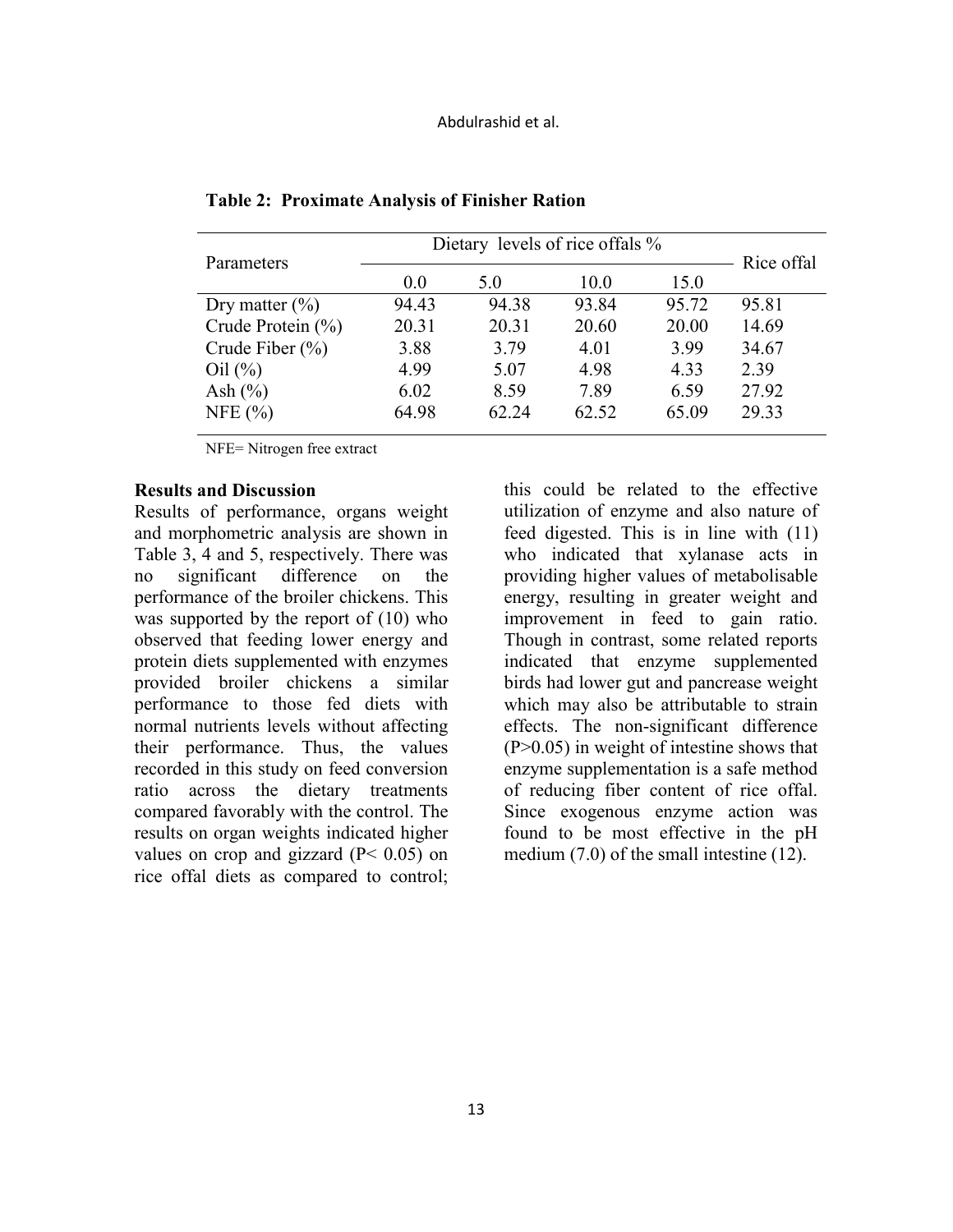|                         | Dietary levels of rice of fals $(\% )$ |                             |        |          |              |
|-------------------------|----------------------------------------|-----------------------------|--------|----------|--------------|
| Parameters              |                                        | 5                           | 10     | 15       | <b>SEM</b>   |
| Final weight $(g)$      | 2133.91                                | 2146.73                     | 1920.6 | 2105.8   |              |
| Av daily wt             | 49.39                                  | 50.45                       | 45.40  | 49.63    | $4.59^{NS}$  |
| gain/bird(g)            |                                        |                             |        |          |              |
| Av daily feed intake    | 145.45                                 | 138.14                      | 135.20 | 149.33   | $15.24^{NS}$ |
| (g)                     |                                        |                             |        |          |              |
| Feed conversion ratio   | 2.91                                   | 2.73                        | 2.98   | 2.96     | $0.22^{NS}$  |
| Feed cost/kg gain $(N)$ | 187.6                                  | 172.53                      | 174.04 | 170.54   | $18.26^{NS}$ |
| Mortality               |                                        | $\mathcal{D}_{\mathcal{L}}$ |        | $\theta$ |              |

**Table 3: Performance of Broiler Finisher Fed Rice Offal Supplemented with Enzyme (xylanase)** 

NS- Not Significant SEM- Standard Error of Means

The result of morphometric analysis showed a significant difference (P < 0.05) only in length of the liver with birds on control diets having similar mean values with 15% rice offal. This result might not be connected to the effects of the diets but may likely be due to other environmental factors and strain variations. Even though the presence of anti-nutritional factors in diets has been associated with enlargement of organs such as liver and pancreas due to their detoxifying activities (13). But when

The non-significant difference  $(P > 0.05)$ in the dimension of the other organs is in line with a scientific reports by (16) who indicated that enzyme supplementation of diets counteracts the negative effects that viscous grains have on the gut. Although rice offal in terms of morphometric results seems to increase the size of the intestine, proventriculus and the spleen but the increase was not significant  $(P >$ 0.05). However (17) showed that diets high in roughage do increase the size of anti-nutritional factors are reduced by some treatments, the liver would not be enlarged (14). Besides the general trend in the results indicated a favorable comparison of control diets and 15% rice offal revealing effective utilization by the gastro-intestinal tract in response to the positive action of the enzyme xylanase. This was buttressed by (15) who reported that synthetic enzymes have been found to aid the effective utilization of nutrients in the diet of a broad range of monogastric animals.

the gastro-intestinal tracts in some species of animals. There was reduction in cost per kg on enzyme supplemented diets with a linear decrease as the level of rice offal increased. This agreed with (10) who reported that enzyme supplementation of diets reduced feed costs. Mortality records were not attributed to diets. The litter quality of birds on control and rice offal diets was similar. This was due to effect of exogenous enzyme supplementation on diets which improved production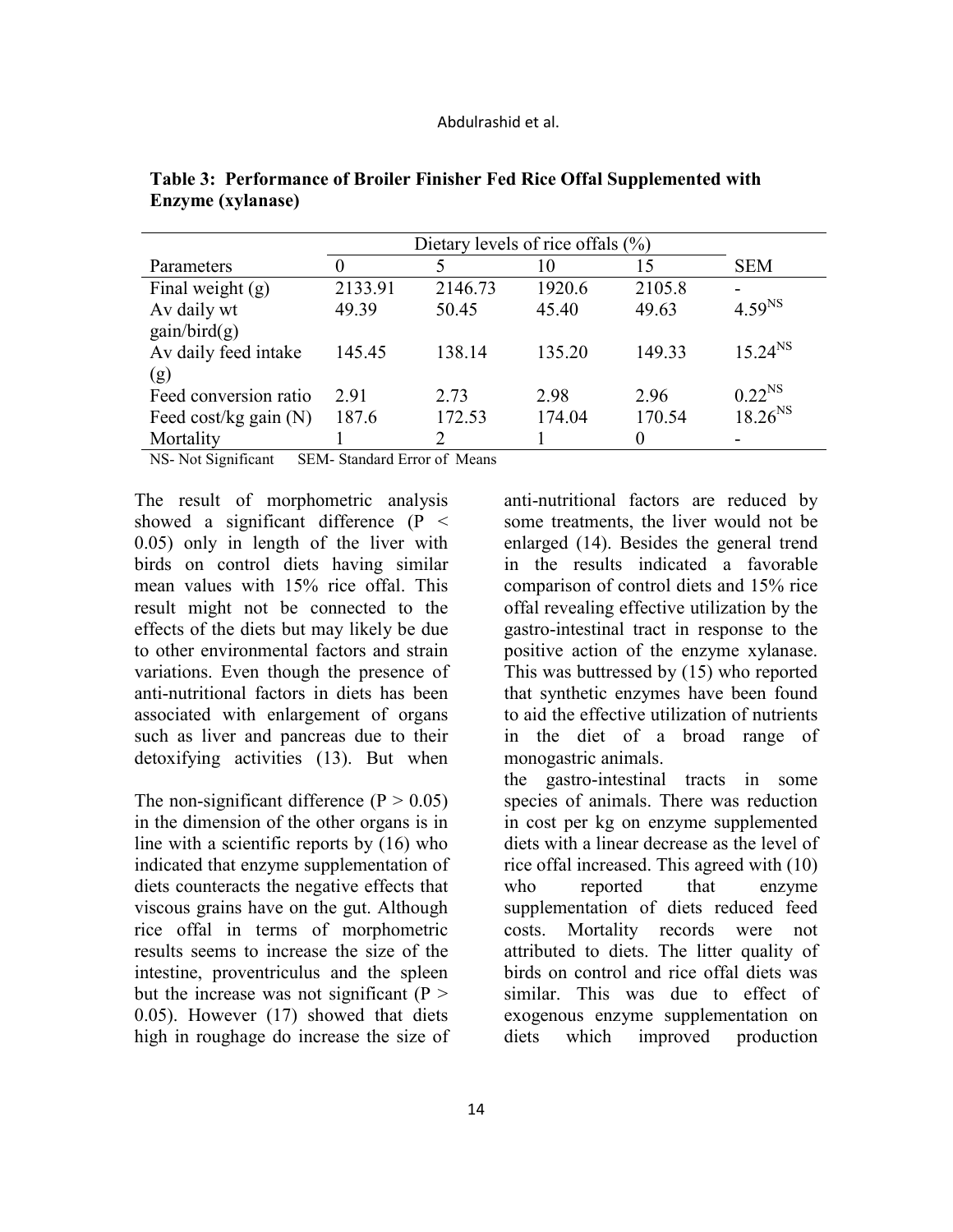#### Abdulrashid et al.

efficiency by reducing the nutrient cost through excreta (18).

| Table 5: Morphometric Measurements of Broiler Finisher Fed Rice Offal Supplemented |  |  |  |  |
|------------------------------------------------------------------------------------|--|--|--|--|
| with Enzyme Xylanase                                                               |  |  |  |  |

| Parameters                     | Liver              | Proventr             | Crop        | L1          | S1                 | Lungs              | Gizzard     | Spleen      |  |  |
|--------------------------------|--------------------|----------------------|-------------|-------------|--------------------|--------------------|-------------|-------------|--|--|
| Dietary                        |                    |                      |             |             |                    |                    |             |             |  |  |
| treatments                     |                    |                      |             |             |                    |                    |             |             |  |  |
| <b>Width Measurement (cm):</b> |                    |                      |             |             |                    |                    |             |             |  |  |
| $0\%$ rice offal               | 4.73               | 4.27                 | 3.63        | 1.00        | 0.70               | 2.50               | 5.23        | 1.70        |  |  |
| 5% rice offal                  | 4.90               | 3.93                 | 4.57        | 1.07        | 0.70               | 2.93               | 4.77        | 1.77        |  |  |
| 10% rice offal                 | 5.20               | 3.67                 | 3.97        | 1.10        | 0.73               | 2.63               | 5.70        | 1.87        |  |  |
| 15% rice offal                 | 5.80               | 4.63                 | 3.70        | 1.10        | 0.77               | 2.47               | 5.33        | 2.07        |  |  |
| <b>SEM</b>                     | 0.35 <sup>NS</sup> | 0.48 <sup>NS</sup>   | $0.57^{NS}$ | $0.09^{NS}$ | 0.05 <sup>NS</sup> | $0.16^{NS}$        | $0.31^{NS}$ | $0.14^{NS}$ |  |  |
| <b>Length Measurement(cm):</b> |                    |                      |             |             |                    |                    |             |             |  |  |
| $0\%$ rice offal               | $11.43^a$          | 8.80                 | 5.87        | 180.00      | 80.00              | 3.90               | 6.53        | 2.13        |  |  |
| 5% rice offal                  | $11.10^a$          | 8.70                 | 5.60        | 184.67      | 70.20              | 4.77               | 5.60        | 2.23        |  |  |
| 10% rice offal                 | $10.13^{b}$        | 8.50                 | 7.83        | 183.33      | 75.40              | 3.70               | 7.83        | 2.40        |  |  |
| 15% rice offal                 | $11.23^a$          | 8.80                 | 5.80        | 190.33      | 79.67              | 3.87               | 5.98        | 2.67        |  |  |
| <b>SEM</b>                     | $0.52^*$           | $0.66^{\mathrm{NS}}$ | $1.18^{NS}$ | $8.96^{NS}$ | 3.78               | 0.30 <sup>NS</sup> | $1.18^{NS}$ | $0.19^{NS}$ |  |  |

<sup>a,b</sup> Means with different superscripts in the same row are significantly ( $P < 0.05$ ) different SEM - Standard error of means \*Significantly different ( $P < 0.05$ ) L1 – Large intestine S1 – Small intestine NS- Not Significant

## **Conclusion and Application**

In conclusion,

- 1. Birds fed rice offal supplemented with the enzyme xylanase resulted in similar performance on organ characteristics and morphometric, to that obtained with the control diet. Therefore, indicating effective utilization of rice offal.
- 2. Up to 15% inclusion level of rice offal diet with xylanase supplementation can be practiced as a means of reducing cost of poultry production with no

adverse effect on the performance and organ characteristics.

### **References**

- 1. Dafwang, I.I. and Shwarmen E.B.N. (1996). Utilization of Rice Offal in Practical Rations for Broiler Chicks. *Nig, J. Anim. Prod*. 23: 21 – 23.
- 2. Taiwo, A.A., Raji, A.M., Ade Jinyigbe, A.D., Ogundola, F.J., and Adebowale, E.A. (2000). Utilization of two Energy Diets by Cockerel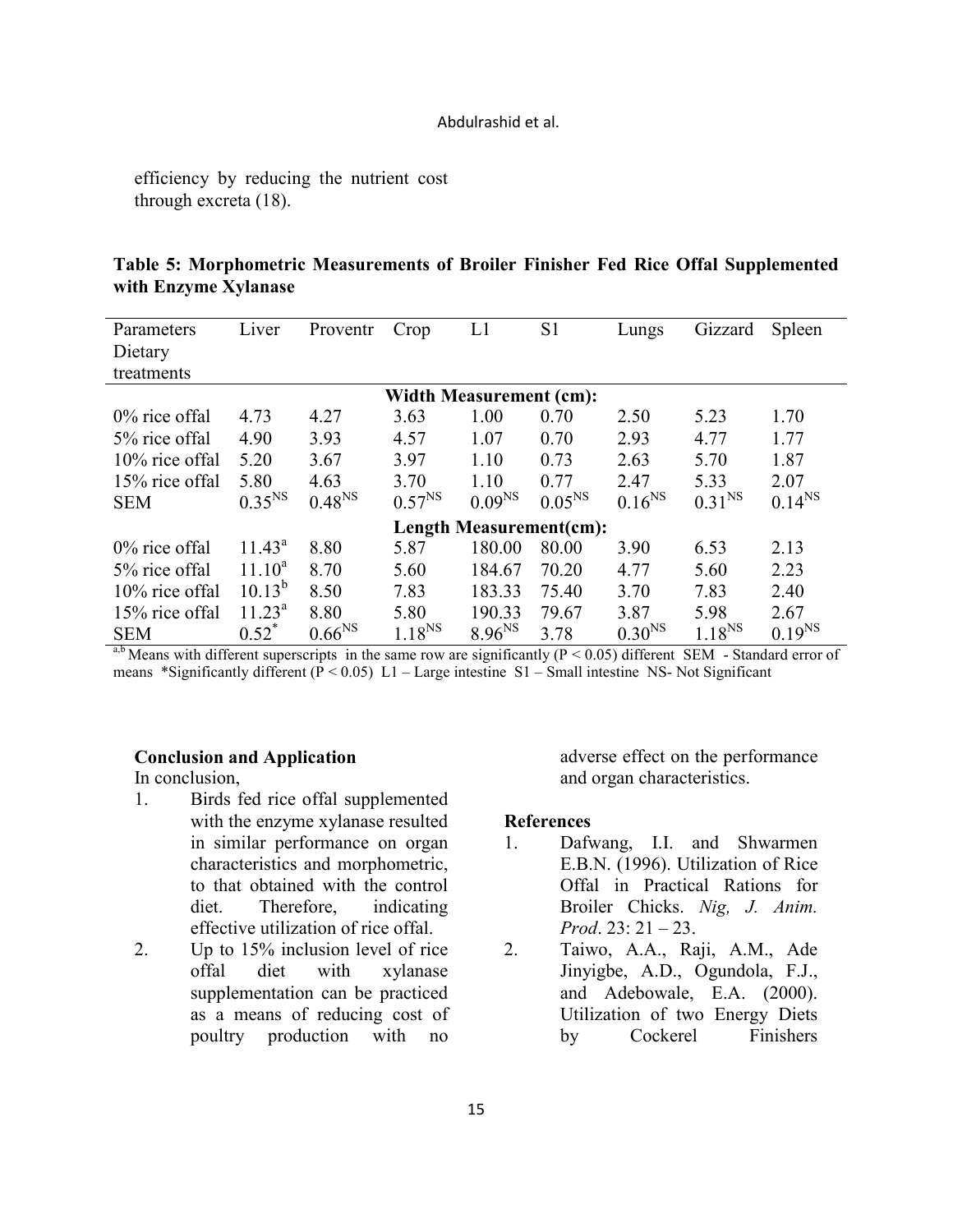Supplemented with or without  $H$  Honey Wastes  $26<sup>th</sup>$  Annual Honey Wastes.  $26<sup>th</sup>$  Annual Conference of Nigeria Society for Animal Production.  $18^{th} - 22^{nd}$ March, Zaria.

- 3. Jaroni, D. S.E. Schneideler, M.M. Beck, C. Wyatt. (1999). The Effect of Dietary Wheat, Middling's and Enzyme Supplementation II. Apparent Digestibility, Digestive Tract Size, Gut Viscosity and Gut Morphology in Two Strains of leghorn Hens. *Poult. Sci*. 78: 1664  $-1674.$
- 4. Adeola, O. and Bedford, M.R. (2004). Exogenous dietary xylanase ameliorates viscosity – induced antinutritional effects in wheat-based diets for White Pekin ducks (*Anas platyrinchos domesticus*). *British Journal of utrition* 92:87-94.
- 5. Deschamps, F., and Huet, M.C. (1985). Xylanase Production in Solid State Fermentation and Study of its Properties. *Appl. Microbial Bioteh*. 22: 177 – 180.
- 6. Ani, A.O. and Omeje, O.D. (2008). Carcass and Organ Weights of Broiler Finishers Fed Varying Dietary Levels of Raw Bambara Nut (*Vigna Subterranean* (L) Verde) Waste and Supplementary Enzyme. Proceedings of the  $13<sup>th</sup>$  Annual Conference of the Animal Science Association of Nigeria. (ASAN), September 15 – 19, A.B.U. Zaria.
- 7. AOAC (1990). Official Methods<br>of Analysis  $5^{th}$  Edition. of Analysis  $5<sup>th</sup>$  Edition.

Association of Official Analytical Chemist.Washington, DC.

- 8. SAS (Statistical Analysis System) (1990). Statistical Users Guide. SAS Institute Inc. Cary, North Carolina, USA.
- 9. Steel, R.G.A and Torrie, J.R. (1980). Principles and Procedures of Static. McGraw-Hill Book Company Inc. New York, Toronto.
- 10. Torres, D.M., Teixeira, A.S. and Rodrigues, P.B. (2008). Efficiencies Das Enzymes Amilase, Protease Exilanase Sobre O desempentio de frangos de corte. *Ciencia agotecnica*, 6: 1404 – 1408.
- 11. Campestrini, E., Silva, V.T.M Da and Appelt, M.D. (2005). Utilizacao de enzimas na alimentacao. *Revista Electronica utritime*, 6: 254-267.
- 12. Choct, M.R., Hughes, J. and Bedford, M.R. (1999). Effects of a Xylanase on Individual Bird Variation; Starch Digestion Through the Intestine, and Ileal and Caecal Volatile Fatty Acid Production in Chickens Fed Wheat. Br. *Poult. Sci*. 40: 419 – 422.
- 13. Aderemi, F.A (2003). Effects of Enzyme Supplemented Cassava Root Sievate (CRS) in Cassavabased diet on some Visceral Organs of Pullet Chicks.<br>Proceeding 18<sup>th</sup> Annual Proceeding  $18<sup>tn</sup>$  Annual Conference of Animal Science Association of Nigeria (ASAN),